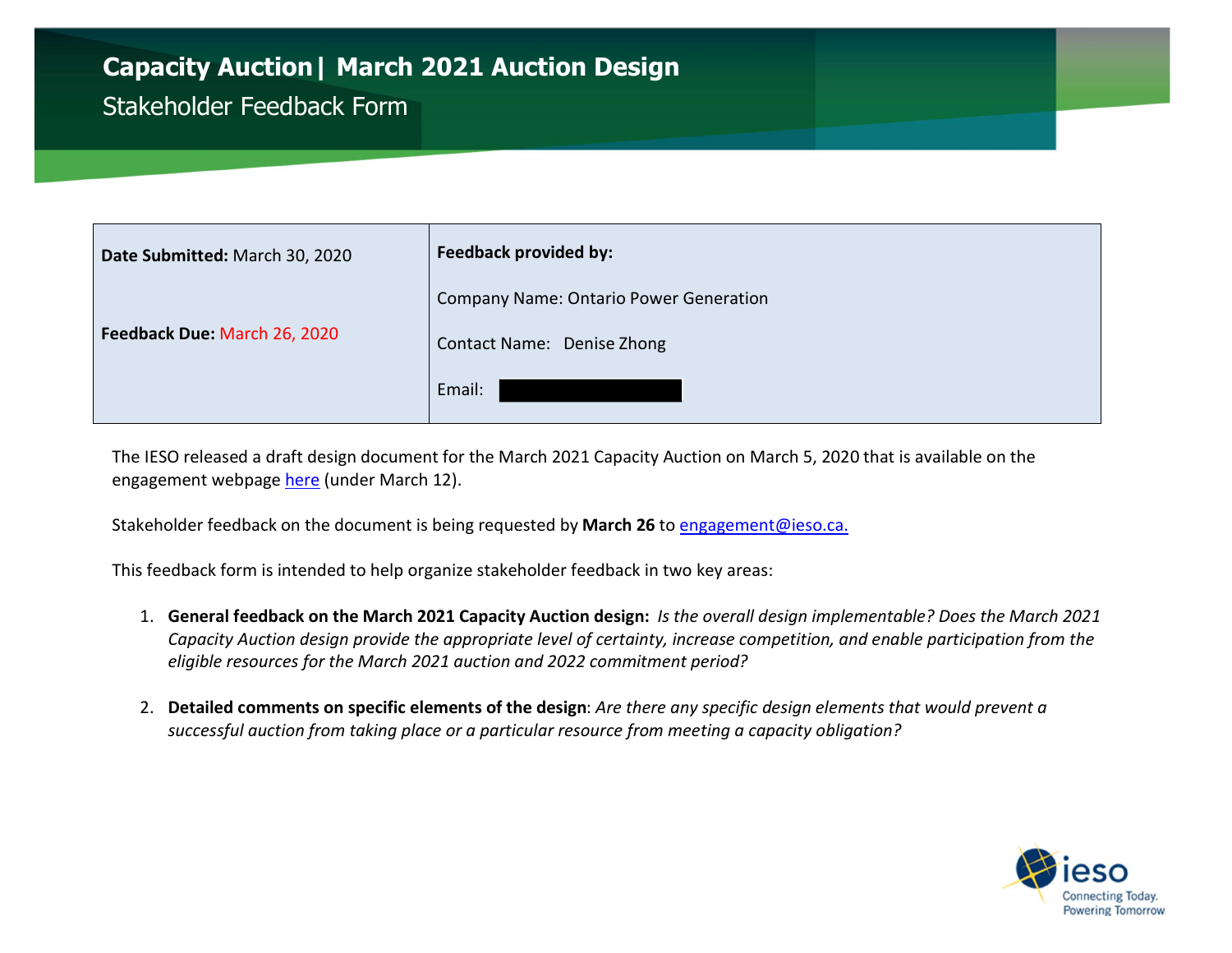## General feedback on the March 2021 Capacity Auction design

 It is OPG's understanding that the Capacity Auction is only one of potentially several mechanisms for the procurement of capacity to meet Ontario's Resource Adequacy needs. The IESO proposed that these mechanisms would be identified, discussed and assessed as part of the Resource Adequacy Stakeholder Engagement they were in the process of initiating. This stakeholder engagement was originally scheduled to launch on January 27th but has been postponed. OPG would like the IESO to consider re-convening these consultations shortly. The outcome of this engagement should be integrated with the mechanisms currently in place including any further evolution of the Demand Response Auction into the Capacity Auction.

 The Resource Adequacy stakeholder engagement should be used as an opportunity for market participants collectively with the IESO to design a portfolio of instruments to address Ontario's short and long-term capacity needs. An auction may have value in fulfilling certain requirements or may be used as a transition over a certain time period but its design needs to be assimilated into an overall framework for Ontario. Key is the establishment of an overall plan for Ontario first, with mechanisms that ensure existing competitive assets continue to exist and new assets are developed as required, before proceeding with extensive development of one specific mechanism only. Developers need this clarity regarding the competitive processes that are available to them prior to investing in new assets or the continued sustainability of existing assets.

 OPG also believes the overall design document for the March 2021 Capacity Auction it is significantly more complex compared to the previous auctions, given the increase in eligible resources and competition, the added requirements from the market participants (Market Qualification), and changes to how participants can submit offers. OPG would recommend the IESO take this into account and perhaps allow time for potentially 2 sandbox trials to ensure participants and the IESO are ready for the March 2021 Auction.

| <b>Chapter/Design Element</b>                                                                                                                                    | Detailed Comments on Design Phase (Areas of Support or Concern)                                                                                                                                                                                                                                                                                                                                                                                                                |
|------------------------------------------------------------------------------------------------------------------------------------------------------------------|--------------------------------------------------------------------------------------------------------------------------------------------------------------------------------------------------------------------------------------------------------------------------------------------------------------------------------------------------------------------------------------------------------------------------------------------------------------------------------|
| <b>Auction Overview and Timelines</b><br><b>Pre-Auction Period</b><br><b>Auction Period</b><br><b>Forward Period</b><br><b>Commitment and Obligation Periods</b> | Section 2.2:<br>Given the June 2020 Auction submission window is slated for 2 days, it may be beneficial<br>to have additional days available for submission for the March 2021 Auction, given the<br>added complexities of consolidated resources, contingent and multiple offers. This will<br>give participants the extra time that may be needed in case issues arise. Submission<br>window can then be shortened once participants become more familiar with the process. |

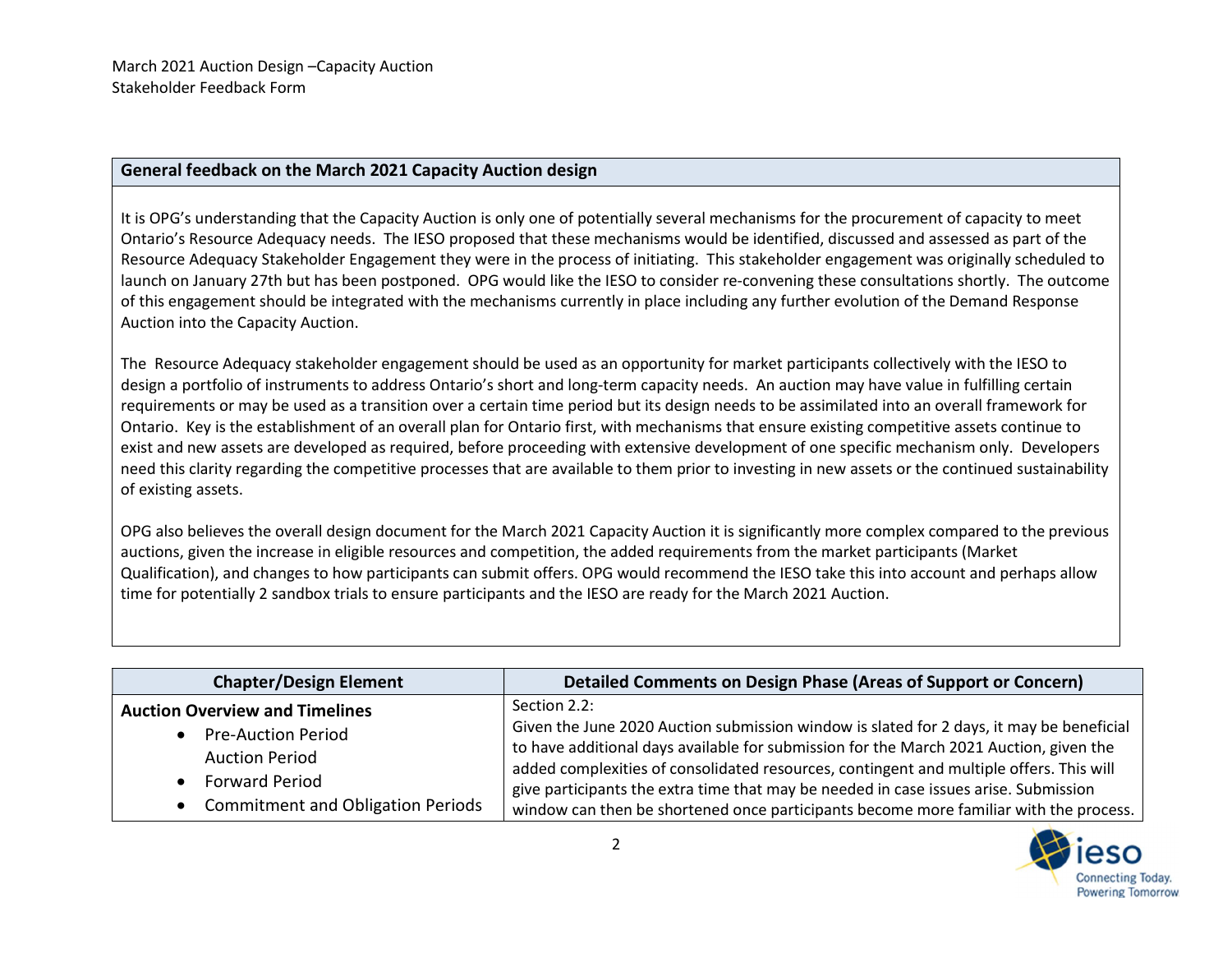| <b>Chapter/Design Element</b>                                                                                          | <b>Detailed Comments on Design Phase (Areas of Support or Concern)</b>                                                                                                                                                                                                                                                                                                                                                                                                                                                                                                                                                                                                                                                                                                                                                                                                                                                                                                                                                                                                                                                                                                                                                                                                                                                                                                                              |
|------------------------------------------------------------------------------------------------------------------------|-----------------------------------------------------------------------------------------------------------------------------------------------------------------------------------------------------------------------------------------------------------------------------------------------------------------------------------------------------------------------------------------------------------------------------------------------------------------------------------------------------------------------------------------------------------------------------------------------------------------------------------------------------------------------------------------------------------------------------------------------------------------------------------------------------------------------------------------------------------------------------------------------------------------------------------------------------------------------------------------------------------------------------------------------------------------------------------------------------------------------------------------------------------------------------------------------------------------------------------------------------------------------------------------------------------------------------------------------------------------------------------------------------|
|                                                                                                                        | Section 2.4:<br>OPG still believes that multi-year commitments are beneficial to the ratepayer as it<br>provides greater financial certainty for new participants and new long-lead time, capital<br>intensive developments. This certainty will result in lower risk premiums and will reduce<br>financing costs.                                                                                                                                                                                                                                                                                                                                                                                                                                                                                                                                                                                                                                                                                                                                                                                                                                                                                                                                                                                                                                                                                  |
| <b>Expanding Participation</b><br><b>Generator Backed Capacity Import</b><br><b>Capacity Self-Scheduling Resources</b> | OPG would like some clarification regarding Generator Backed Capacity Imports vs.<br>System Backed Capacity Import Resources.<br>Where do 'energy brokers/marketers' fit in, ex. entities that purchase imports from<br>eligible jurisdictions to inject into Ontario? These participants should be allowed to<br>participate as a system backed importer, as they do not fall under the Generator Backed<br>Capacity Import definition.<br>What are the requirements to demonstrate you are able to transmit energy from the<br>generation facility to the Ontario Border? Is there any restrictions regarding distance to<br>the border/transmission path?<br>For Test Activations of Generator Backed Imports IESO indicates that "Up to a resource<br>specific number of hours in advance of any test, a Generator-Backed Capacity Import<br>Resource participant will receive a test notification". For Dependable Maximum Net<br>Capability (DMNC) testing for the NYISO capacity requirements, the Operators typically<br>prepare days in advance to ensure conditions are suitable to maximize generation from<br>the specific resource/aggregate. With only a few hours notice resources may not have<br>sufficient time.<br>Would a generator resource be charged an 'Availability Charge' for unavailability if they<br>were completing an outage request that was approved by the IESO? |
| <b>Consolidation of Resources</b>                                                                                      |                                                                                                                                                                                                                                                                                                                                                                                                                                                                                                                                                                                                                                                                                                                                                                                                                                                                                                                                                                                                                                                                                                                                                                                                                                                                                                                                                                                                     |
| <b>Offer Submission and Auction</b><br>Clearing                                                                        |                                                                                                                                                                                                                                                                                                                                                                                                                                                                                                                                                                                                                                                                                                                                                                                                                                                                                                                                                                                                                                                                                                                                                                                                                                                                                                                                                                                                     |

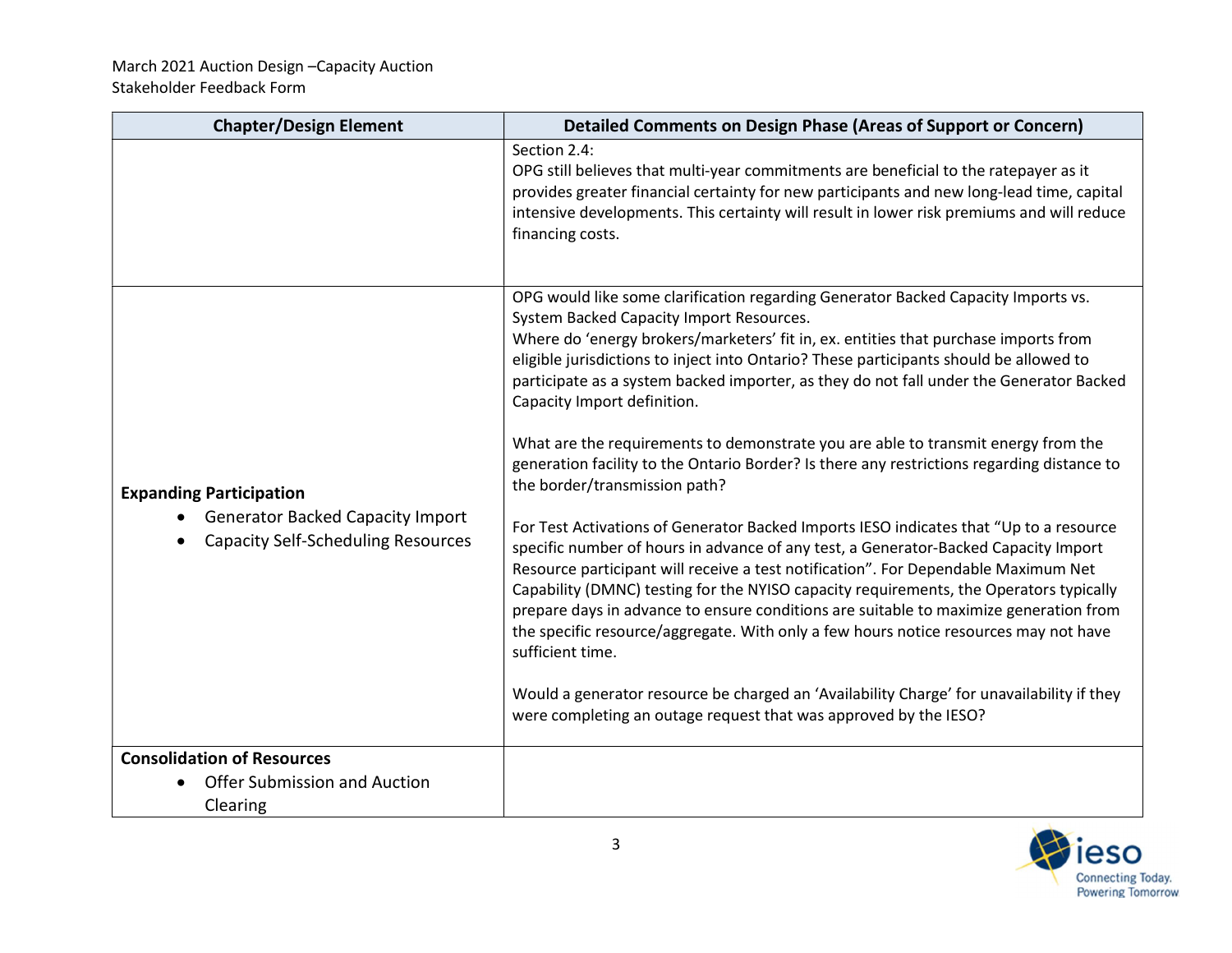| <b>Chapter/Design Element</b>                                                   | <b>Detailed Comments on Design Phase (Areas of Support or Concern)</b>                                                                                                                                                                                                                                                                                                        |
|---------------------------------------------------------------------------------|-------------------------------------------------------------------------------------------------------------------------------------------------------------------------------------------------------------------------------------------------------------------------------------------------------------------------------------------------------------------------------|
| <b>Forward Period Obligations</b><br>$\bullet$<br>Dispatch Data Submission      |                                                                                                                                                                                                                                                                                                                                                                               |
| Resource Dispatch<br><b>Testing</b>                                             |                                                                                                                                                                                                                                                                                                                                                                               |
| <b>Capacity Qualification Process</b>                                           | Please provide justification for using EFORd of 5% for Capacity Storage Resources,<br>understanding there is limited data, but this number must have been derived using some<br>research/data.                                                                                                                                                                                |
| <b>Market Power Mitigation Process</b>                                          | OPG would like some rationale as to how the IESO-established Small Fish Threshold of                                                                                                                                                                                                                                                                                          |
| Exemptions                                                                      | 100 MW of installed capacity (ICAP) was developed.                                                                                                                                                                                                                                                                                                                            |
| Determination of Market Power                                                   |                                                                                                                                                                                                                                                                                                                                                                               |
| <b>Market Power Mitigation</b>                                                  |                                                                                                                                                                                                                                                                                                                                                                               |
| <b>Mechanisms</b>                                                               |                                                                                                                                                                                                                                                                                                                                                                               |
| <b>Pre-Auction Period</b>                                                       |                                                                                                                                                                                                                                                                                                                                                                               |
| Determination of Auction Parameters<br>$\bullet$                                |                                                                                                                                                                                                                                                                                                                                                                               |
| <b>Pre-Auction Reporting</b>                                                    |                                                                                                                                                                                                                                                                                                                                                                               |
| <b>Authorization Process</b>                                                    |                                                                                                                                                                                                                                                                                                                                                                               |
| <b>Consolidation of Resources</b>                                               |                                                                                                                                                                                                                                                                                                                                                                               |
| Capacity Qualification and                                                      |                                                                                                                                                                                                                                                                                                                                                                               |
| <b>Performance Assessment</b>                                                   |                                                                                                                                                                                                                                                                                                                                                                               |
| <b>Market Power Mitigation</b><br>$\bullet$                                     |                                                                                                                                                                                                                                                                                                                                                                               |
| <b>Auction Period</b><br><b>Offer Submission</b>                                | Offer submission should consider giving participants the choice to offer individual virtual<br>resources separately or aggregated within each zone, instead of forcing participants to<br>aggregate.                                                                                                                                                                          |
| Auction Clearing and Price Setting<br><b>Post Auction Reporting Obligations</b> | For example, If a participant has over 10 resources in a particular zone, and would like to<br>have them offered separately with several at the same offer prices and/or with multiple<br>laminations they would not be able to if they are aggregated. Participants may run into<br>an issues where 20 laminations aren't enough, and also overlapping offers. It would also |